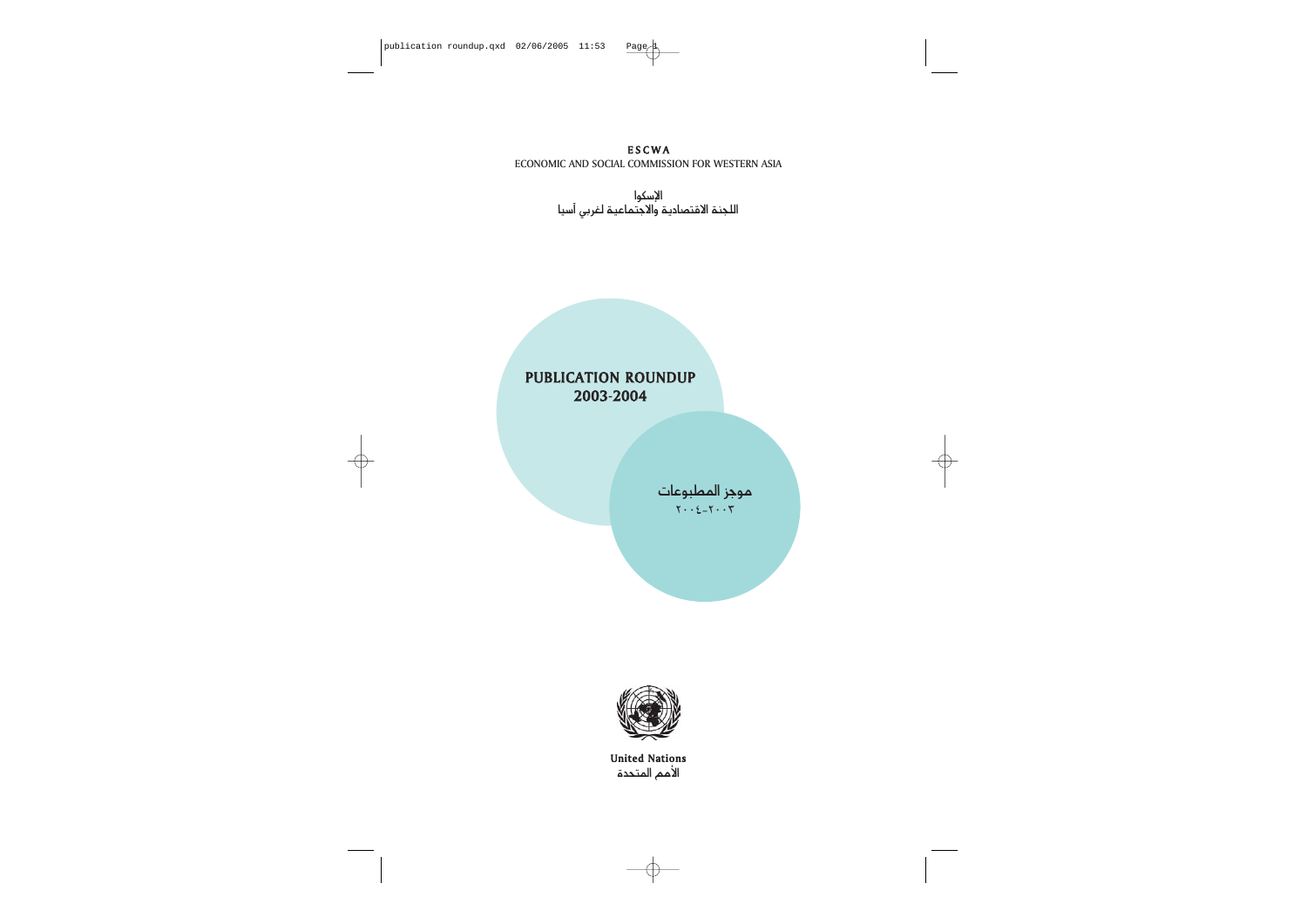$\begin{tabular}{|l|l|} \hline \texttt{publication roundup,qxd} & $\color{red}02/06/2005$ & $\color{red}11:53$ & \texttt{Page 2} \hline \end{tabular}$ 

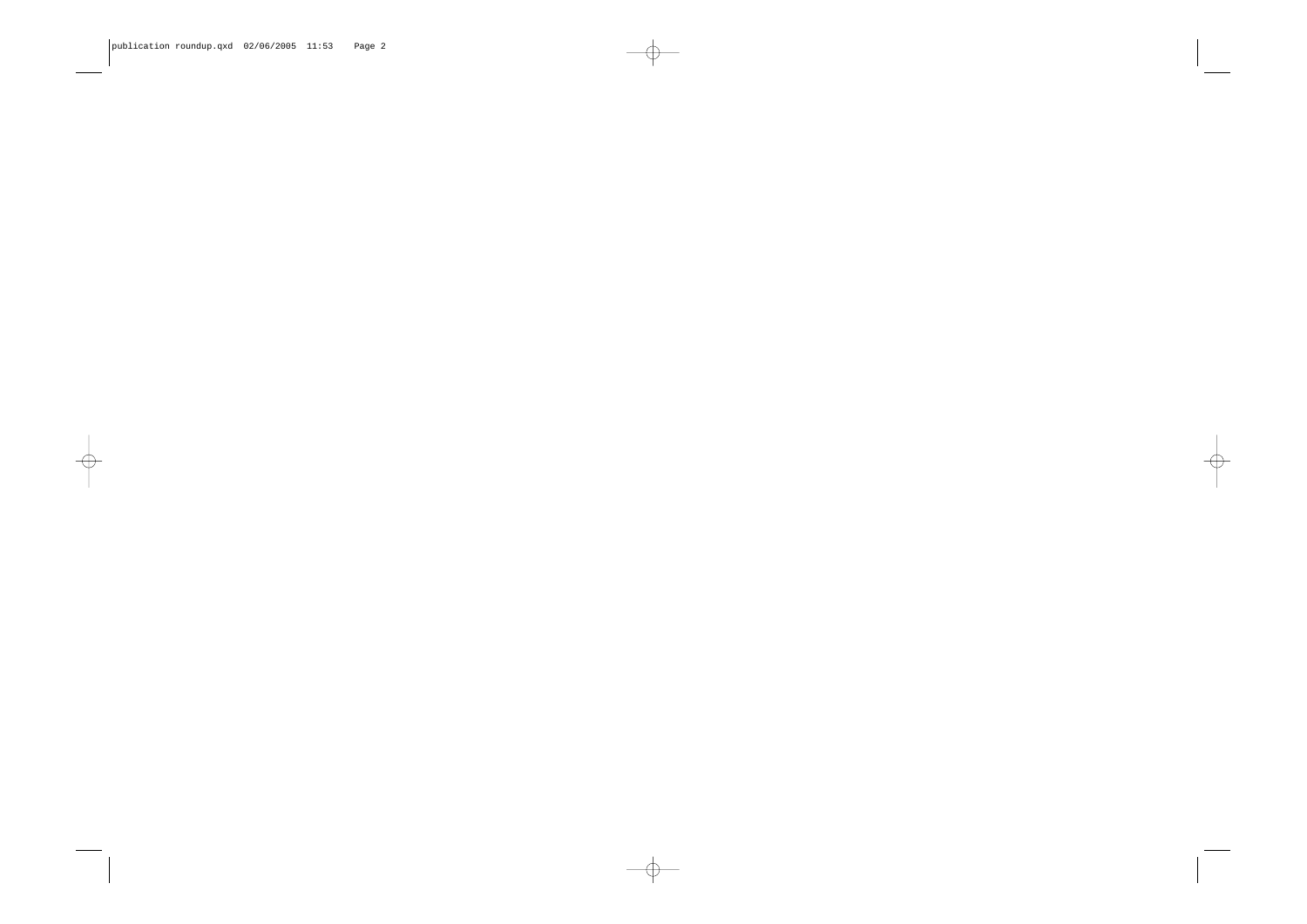#### OFFICE OF THE EXECUTIVE SECRETARY

STATISTICS COORDINATION UNIT

Thirteenth Issue

E/ESCWA/SCU/2004/4

Bulletin No. 24

External Trade Bulletin of the ESCWA Region,

نشرة التجارة الخارجية لمنطقة اللجنة الاقتصادية والاجتماعية<br>لغربي أسيا، العدد الثالث عشر

National Accounts Studies of the ESCWA Region

دراسات الحسابات القومية لمنطقة اللجنة الاقتصادية<br>والاجتماعية لغربي أسيا<br>النشرة الرابعة والعشرون

**ESCWA Annual Report 2003** إسكوا، التقرير السنوي ٢٠٠٣

E/ESCWA/OES/2004/3



وحدة تنسيق الإحصاء

Report of the Executive Secretary 2002-2003 تقرير الأمين التنفيذي ٢٠٠٢–٢٠٠٣

E/ESCWA/OES/2004/4

**ESCWA Annual Report 2004** إسكوا، التقرير السنوي ٢٠٠٤

E/ESCWA/OES/2005/1





الأهداف الإنمائية للألفية في منطقة الإسكوا، تقرير عن التقدم<br>المحرز ، ٢٠٠٤

 $\oplus$ 

E/ESCWA/SCU/2004/3

E/ESCWA/SCU/2004/5

# مكتب الأمين التنفيذي







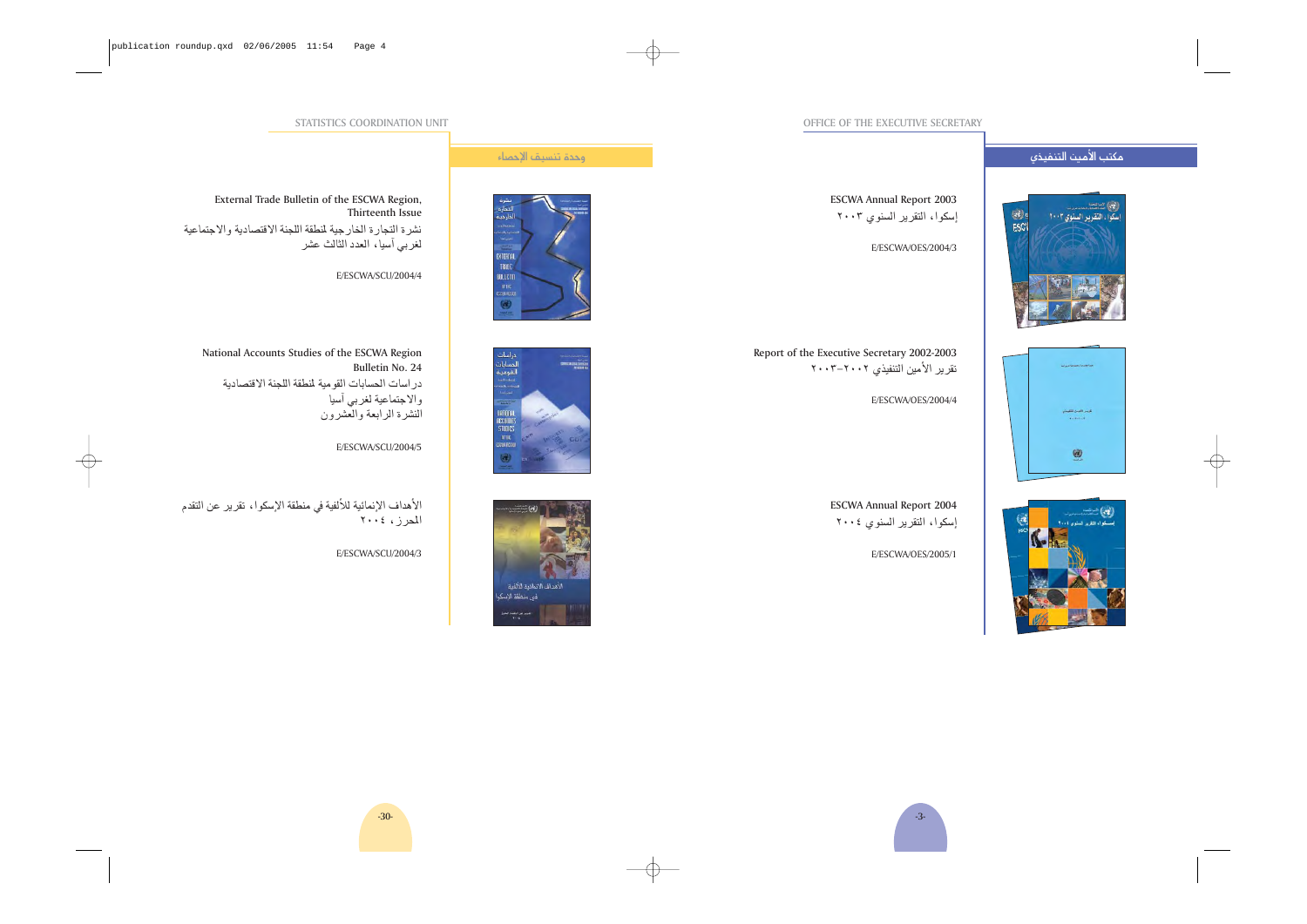#### STATISTICS COORDINATION UNIT

National Accounts Studies of the ESCWA Region. Bulletin No. 22

دراسات الحسابات القومية لمنطقة اللجنة الاقتصادية والاجتماعية لغربي أسيا، النشرة الثانية والعشرون

E/ESCWA/STAT/2002/4

# External Trade Bulletin of the ESCWA region, Eleventh Issue نشرة التجارة الخارجية لمنطقة اللجنة الاقتصادية والاجتماعية لغربي أسيا، العدد الحادي عشر

E/ESCWA/STAT/2002/5

Statistical Abstract of the ESCWA Region, Twenty-Second Issue المجموعة الإحصائية لمنطقة اللجنة الاقتصادية والاجتماعية لغربي أسيا، العدد الثاني والعشرون

E/ESCWA/STAT/2002/6

Bulletin on Vital Statistics in the ESCWA Region, Seventh Issue نشرة الإحصاءات الحيوية في منطقة اللجنة الاقتصادية .<br>والاجتماعية لغربي أسيا، العدد السابع

E/ESCWA/SCU/2004/2

### **ECONOMIC ANALYSIS DIVISION**

Macroeconomic Policy Analysis for Regional

Cooperation in the ESCWA Region: The Effect of Real

تحليل السياسات الاقتصادية الكلية من أجل التعاون الإقليمي في

Exchange Rate Variability on Intraregional Trade

إدارة التحليل الاقتصادى



E/ESCWA/EAD/2003/1 Economic Trends and Impacts in the ESCWA Region, Issue No. 1 الاتجاهات الاقتصادية في منطقة الإسكوا وأثار الصدمات<br>المرتبطة بها، العدد الأول

E/ESCWA/EAD/2003/2



Analysis of Performances and Assessment of Growth and Productivity in the ESCWA Region, First Issue تحليل الأداء الاقتصادي وتقييم النمو والْإنتاجية في منطقة<br>الإسكوا، العدد الأول

E/ESCWA/EAD/2003/3

دراسة مقارنة حول الأرقام القياسية لكميات الإنتاج في بعض<br>دول اللجنة الاقتصادية والاجتماعية لغربي أسيا (الإسكوا)

E/ESCWA/EAD/2003/5



 $-29-$ 

#### وحدة تنسيف الإحصاء







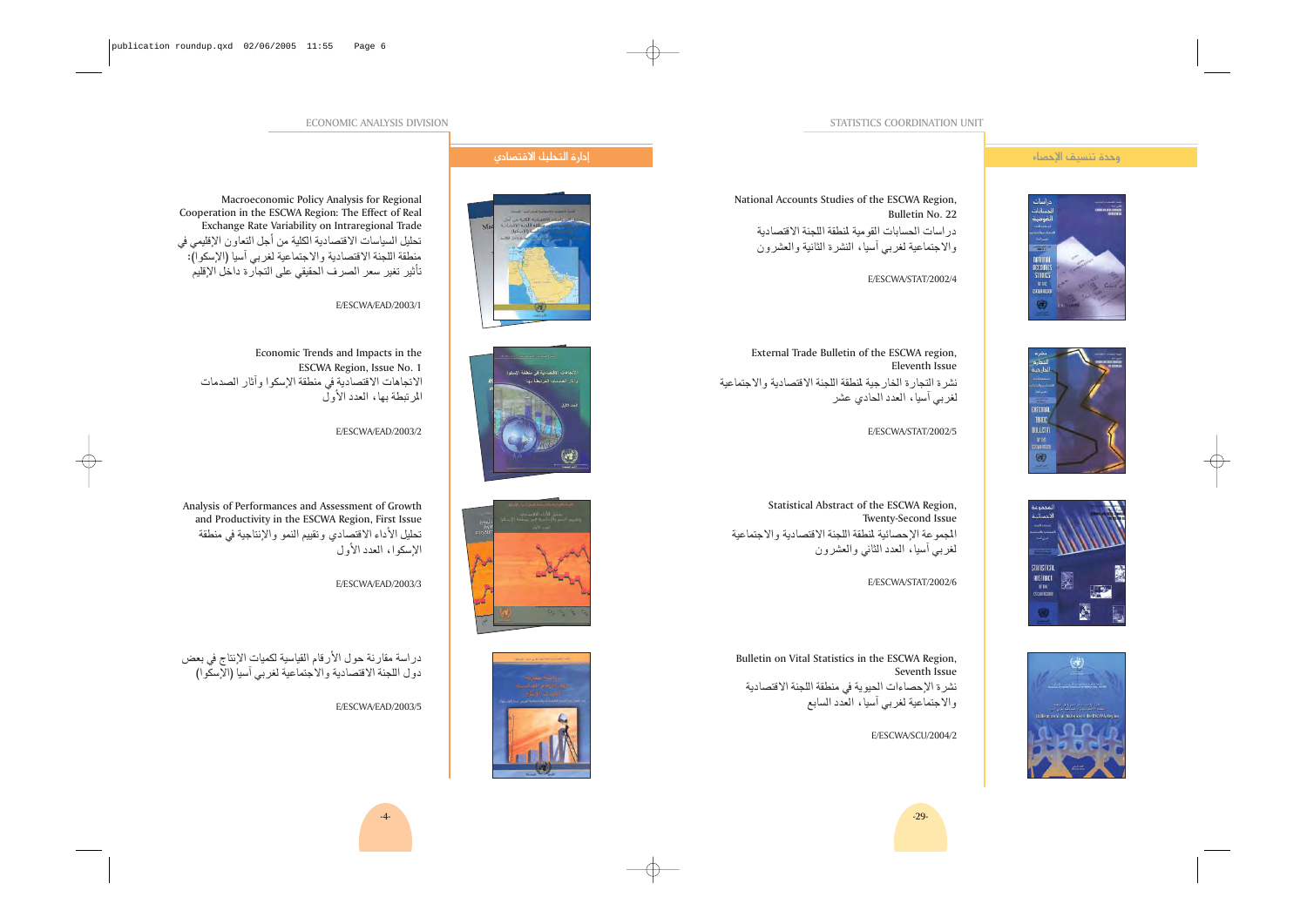#### **ECONOMIC ANALYSIS DIVISION**

# SUSTAINABLE DEVELOPMENT AND PRODUCTIVITY DIVISION

إدارة التنمية المستدامة والإنتاجية

Enhancing the Application of Integrated Water Resources Management in the ESCWA Region

E/ESCWA/SDPD/2004/6

National Accounts Studies of the ESCWA Region, Bulletin No. 23 دراسات الحسابات القومية لمنطقة اللجنة الاقتصادية والاجتماعية لغربي أسياء النشرة الثالثة والعشرون

Survey of Economic and Social Developments

مسح للتطورات الاقتصادية والاجتماعية في منطقة<br>الإسكوا، ٢٠٠٢–٢٠٠٣

in the ESCWA Region 2002-2003

E/ESCWA/EAD/2003/7

E/ESCWA/EAD/2003/6

Global Forecasts and Predictions in the ESCWA Region: Monetary and Fiscal Trends and Forecasts Issue No. 1

E/ESCWA/EAD/2003/8

برنامج المقارنات الدولية في منطقة غربي آسيا، النقرير<br>السنوي الأول

E/ESCWA/EAD/2004/1

 $-5-$ 

# إدارة التحليل الاقتصادى









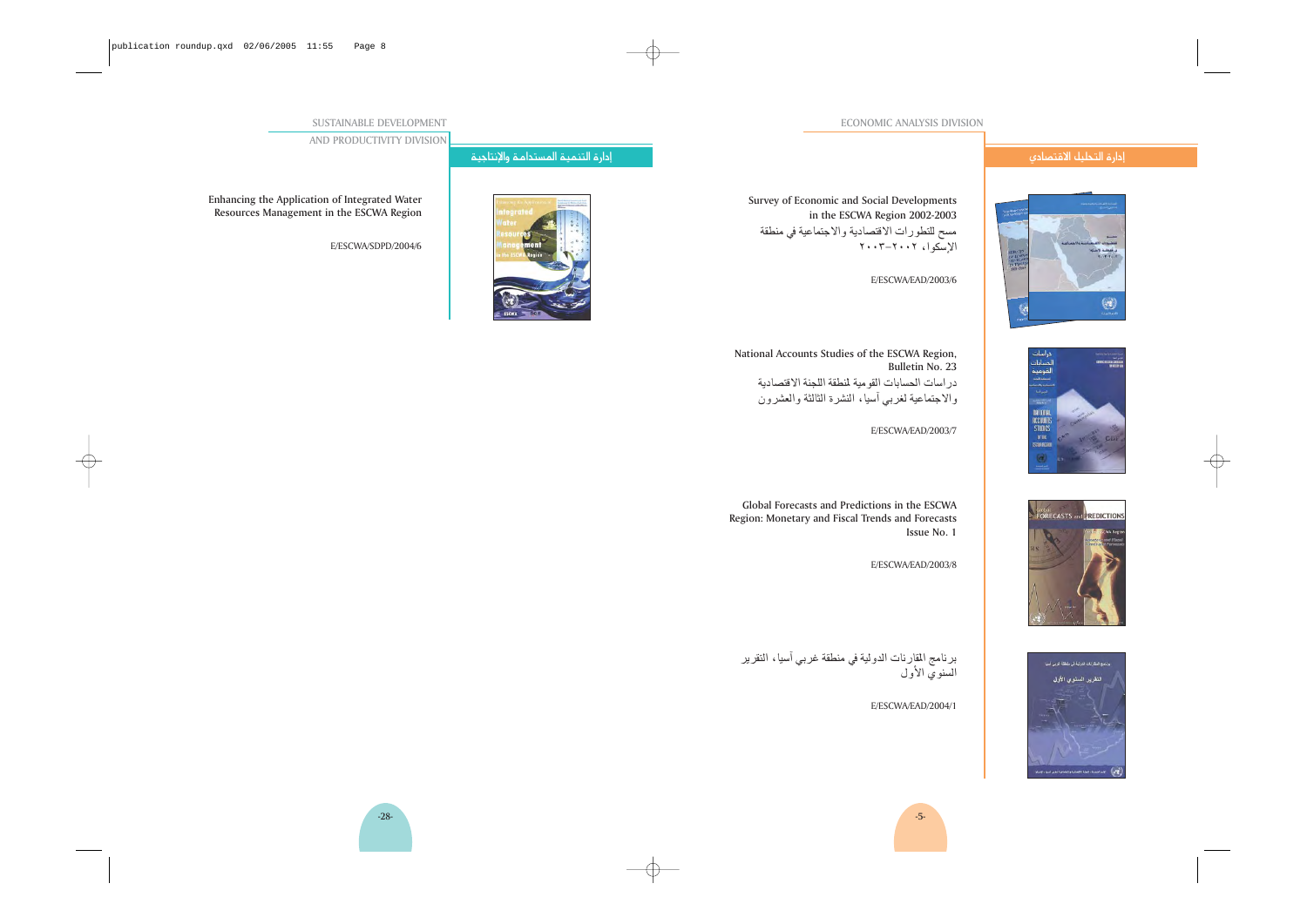#### SUSTAINABLE DEVELOPMENT

AND PRODUCTIVITY DIVISION

بناء القدرات في نظم الطاقة المسدامة: نهج للتخفيف من الفقر<br>وإدراج قضايا النوع الاجتماعي في الاهتمامات الرئيسية –<br>الجزء الثاني: التقدم المحرز

E/ESCWA/SDPD/2003/17

Enhancing Agricultural Productivity Through On-Farm Water Use Efficiency: An Empirical Case Study of Wheat Production in Iraq

E/ESCWA/SDPD/2003/18

استعراض الإنتاجية وأنشطة التنمية المستدامة، العدد الثاني

E/ESCWA/SDPD/2003/19

**ECONOMIC ANALYSIS DIVISION** 

إدارة التحليل الاقتصادى



Analysis of Performances and Assessment of Growth and Productivity in the ESCWA Region, Second Issue تحليل الأداء الاقتصادي وتقييم النمو والإنتاجية في منطقة

**Survey of Economic and Social Developments** 

مسح للتطورات الاقتصادية والاجتماعية في منطقة الإسكوا،<br>٢٠٠٣-٢٠٠٤

Œ

in the ESCWA Region, 2003-2004

E/ESCWA/EAD/2004/2

الإسكوا، العدد الثاني



Development and Institutional Reform of Financial Markets: Issues and Policy Options for the ESCWA Region

E/ESCWA/EAD/2004/5

E/ESCWA/EAD/2004/4

A Guide to Efficient Energy Management in the Tourism Sector

E/ESCWA/SDPD/2003/20

 $-27-$ 

# إدارة التنمية المستدامة والإنتاجية









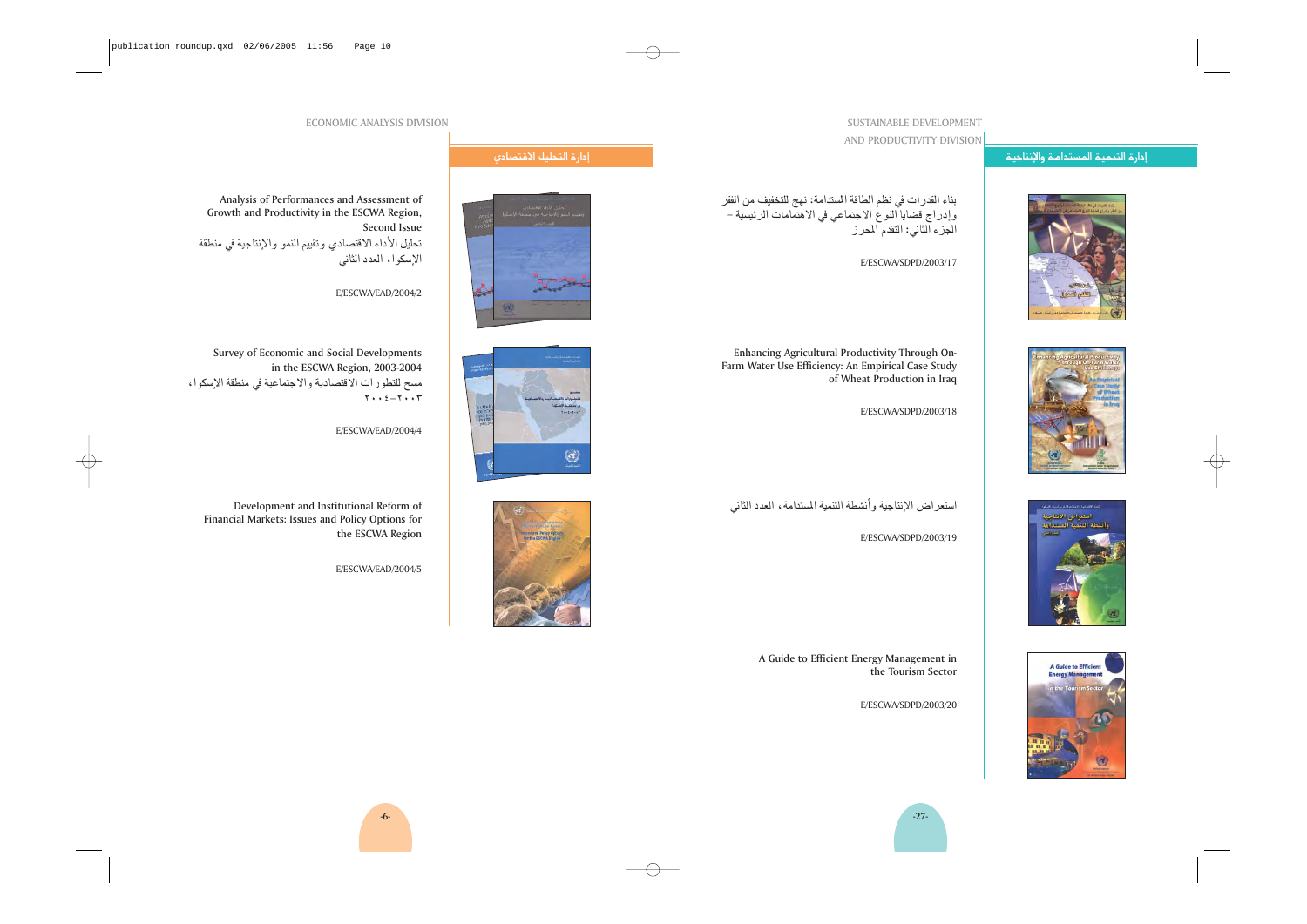# **GLOBALIZATION AND REGIONAL** AND PRODUCTIVITY DIVISION **INTEGRATION DIVISION** إدارة التنمية المستدامة والإنتاجية الاتفاقيات الدولية وقضايا التجارة في المنطقة: حقوق الملكية الفكرية E/ESCWA/GRID/2003/27

Policies Aimed at Attracting Foreign Direct and Interregional Investment in the ESCWA Region: Improving the climate for Foreign Direct Investment and Mobilizing Domestic Savings, Case Studies of Bahrain, Jordan and Yemen

سياسات جذب الاستثمار الأجنبي المباشر والبيني في منطقة<br>الإسكوا: تحسين مناخ الاستثمار الأجنبي المباشر وتعبئة<br>المدخرات المحلية مع دراسات حالات الأردن والبحرين واليمن

E/ESCWA/GRID/2003/28

تحديات وفرص النظام التجاري العالمي: الزراعة

E/ESCWA/GRID/2003/30

الاتفاقيات الدولية وقضايا التجارة في المنطقة: البيئة

E/ESCWA/GRID/2003/32









# SUSTAINABLE DEVELOPMENT

Sectoral Water Allocation Policies in Selected **ESCWA Member Countries, An Evaluation of the** Economic, Social and Drought-Related Impact

E/ESCWA/SDPD/2003/13

Assessment of the Role of the Private in the Development and Management of Water Supply in **Selected ESCWA Member Countries** 

E/ESCWA/SDPD/2003/14

بناء القدرات في نظم الطاقة المستدامة: نهج للتخفيف من الفقر<br>وإدراج قضايا النوع الاجتماعي في الاهتمامات الرئيسية<br>الجزء الأول: الطاقة لأغراض التنمية المستدامة في دول الإسكوا

E/ESCWA/SDPD/2003/15

A Regional Scheme for Certification and Accreditation: The Status of Standardization and Accreditation Infrastructure in Selected ESCWA **Member Countries** 

E/ESCWA/SDPD/2003/16

# إدارة العولمة والتكامل الإقليمي









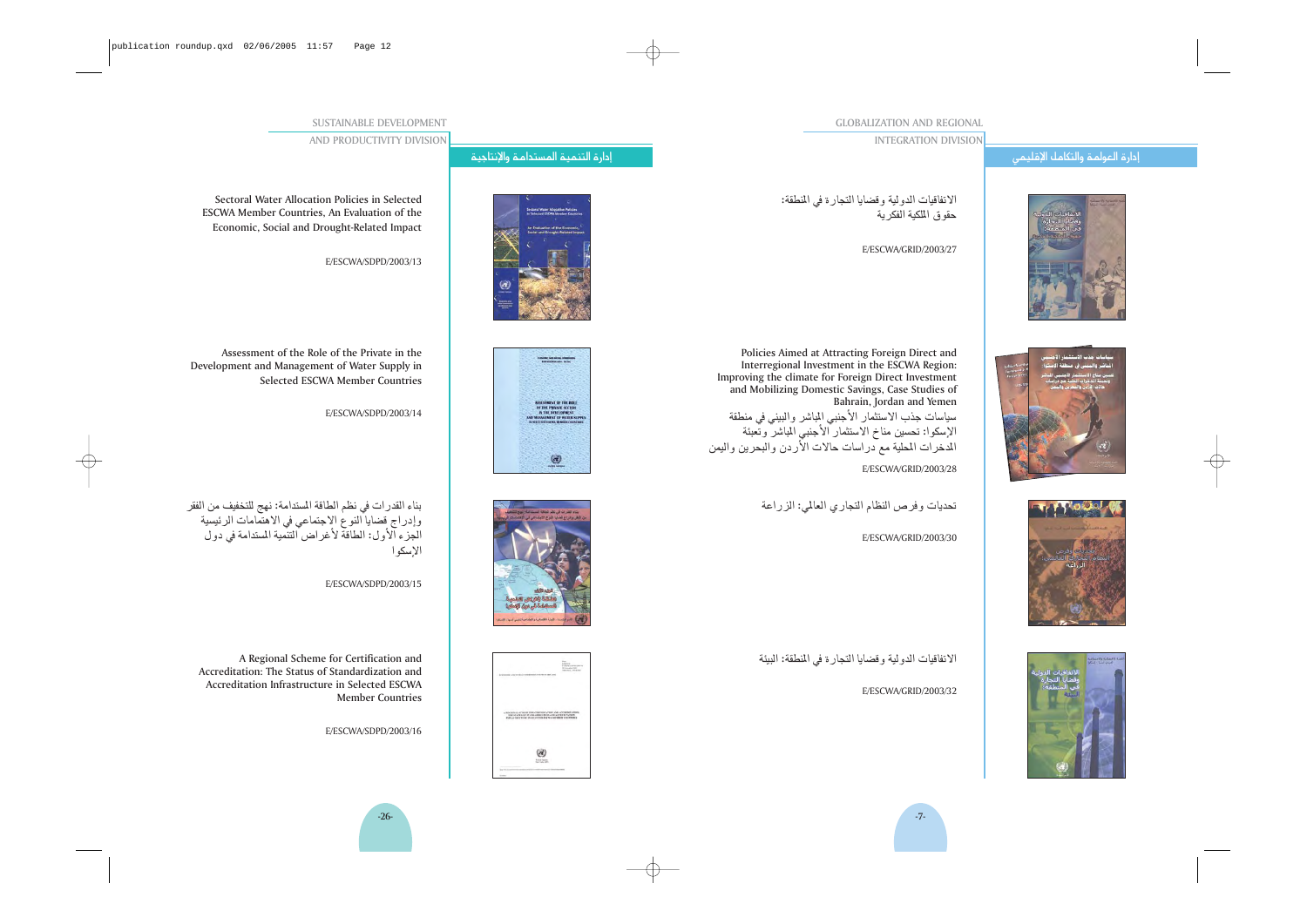#### SUSTAINABLE DEVELOPMENT

AND PRODUCTIVITY DIVISION

# Reconstruction in Iraq: An Arab Economic and Social View إعادة إعمار العراق: الرؤية العربية لتحديات الفترة الانتقالية

E/ESCWA/SDPD/2003/9

Enhancing the Productivity and Competitiveness of Small and Medium-Sized Enterprises through Clusters and Networks, Case Study: Apparel Manufacturing in Lebanon زيادة إنتاجية الشركات الصغيرة والمتوسطة وتعزيز قدرتها

التنافسية من خلال التكتل والتشبيك، دراسة حالة: صناعة الملابس في لبنان

E/ESCWA/SDPD/2003/10

The Optimization of Water Resource Management in the ESCWA Countries: A Survey of Measures Taken by the ESCWA Countries During the 1990s for the Optimization of Water Resource Management and Capacity-Building in the Water Sector

ترشيد إدار ة المياه في بلدان الإسكوا: عرض للتدابير التي<br>اتخذتها بلدان الإسكوا خلال عقد التسعينات لترشيد إدار ة . . .<br>المياه وبناء قدرات القطاع ً

E/ESCWA/SDPD/2003/11

تحديث دراسة الوضع الراهن لقطاعات مختارة للطاقة في<br>دول الإسكوا، الجزء الثاني: قطاع الكهرباء

E/ESCWA/SDPD/2003/12

# **GLOBALIZATION AND REGIONAL**



إدارة العولمة والتكامل الإقليمي







Annual Review of Developments in Globalization and Regional Integration in the Countries of the ESCWA Region, 2003

الاستعراض السنوي لتطورات العولمة والتكامل الإقليمي في 

E/ESCWA/GRID/2003/41



**INTEGRATION DIVISION** 

External Trade Bulletin of the ESCWA Region. Twelfth Issue نشرة التجارة الخارجية لمنطقة اللجنة الاقتصادية والاجتماعية لغربي أسيا، العدد الثاني عشر

E/ESCWA/GRID/2003/36



-<br>إستجابة للعولمة: ربط أسواق الأوراق المالية من أجل تحقيق<br>التكامل الإقليمي في منطقة الإسكوا

E/ESCWA/GRID/2003/37

عرض وتقييم التقدم الذي أحر زته الجمهو رية اليمنية في تنفيذ<br>برنامج العمل لصالح البلدان الأقل نمواً

E/ESCWA/GRID/2003/39

## إدارة التنمية المستدامة والإنتاجية









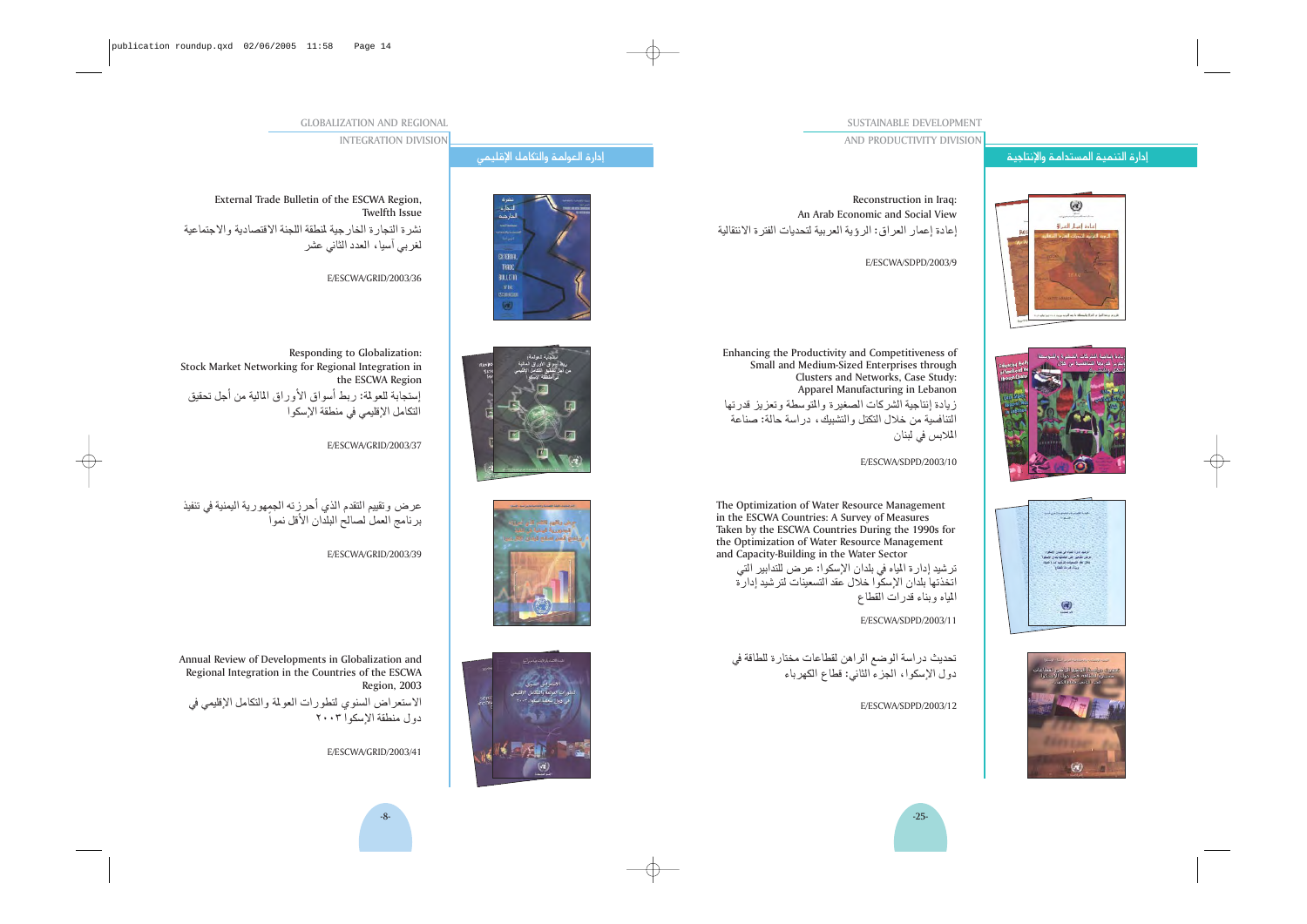#### **GLOBALIZATION AND REGIONAL**

INTEGRATION DIVISION

# الاستعراض السنوي للتطورات في مجال العولمة والنكامل<br>الإقليمي في دول منطقة الإسكوا، ٢٠٠٤

E/ESCWA/GRID/2004/6



# SUSTAINABLE DEVELOPMENT

إدارة التنمية المستدامة والإنتاجية

AND PRODUCTIVITY DIVISION

# New Indicators for Science, Technology and Innovation in the Knowledge-based Society مؤشرات العلم والتكنولوجيا والابتكار في المجتمع المبني على المعرفة

E/ESCWA/SDPD/2003/5



Waste-Water Treatment Technologies: A General Review تكنولوجيات معالجة المياه العادمة

E/ESCWA/SDPD/2003/6





⊕

المتكاملة للموارد المائية

E/ESCWA/SDPD/2003/7

Governance for sustainable Development In the Arab Region: Institutions and Instruments for Moving Beyond an Environmental Management Culture

E/ESCWA/SDPD/2003/8

 $-24-$ 



# .<br>والحارة العولمة والتكامل الإقليمي



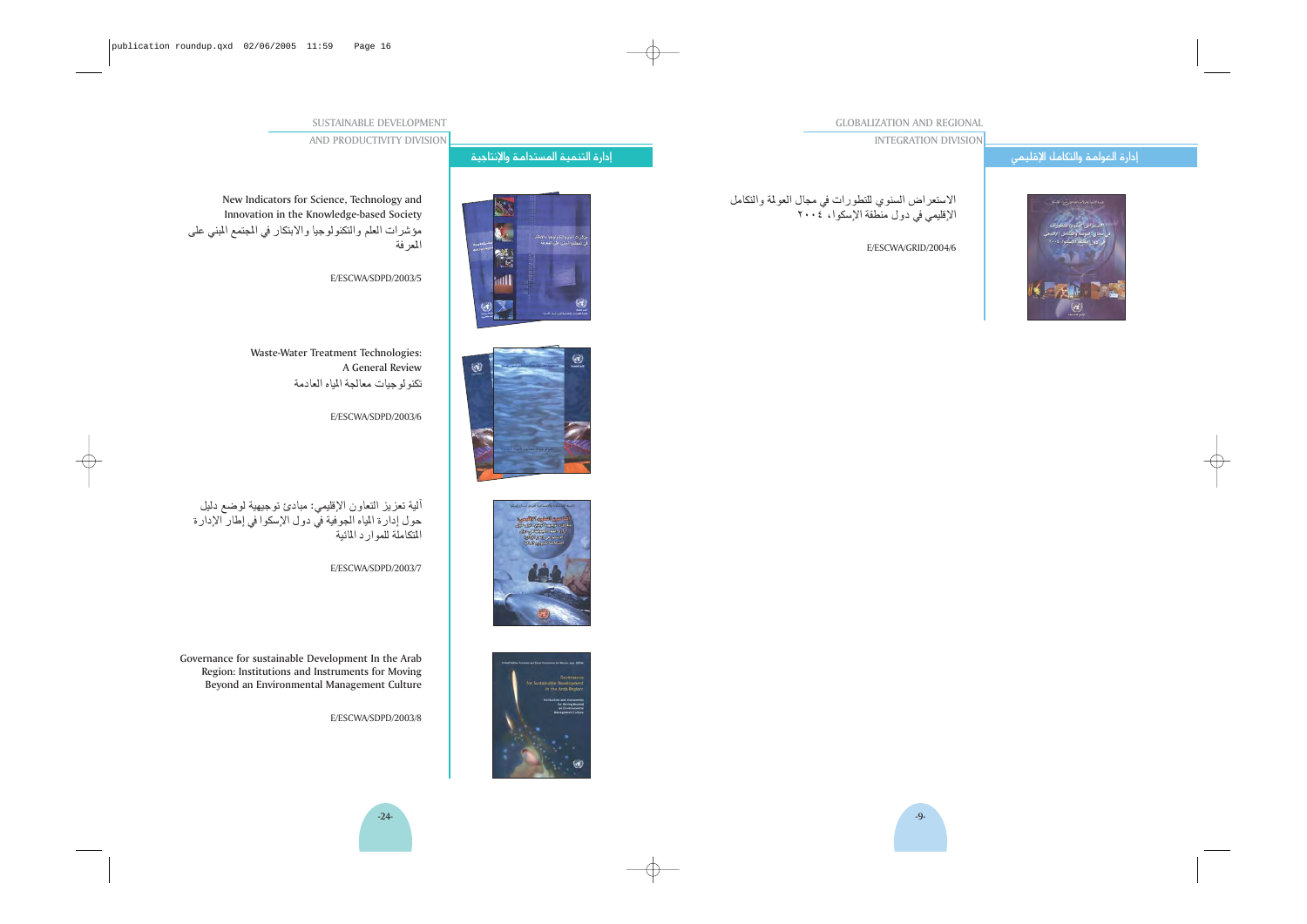#### SUSTAINABLE DEVELOPMENT

AND PRODUCTIVITY DIVISION

Directory of Support Services for Small and Medium Enterprises in Jordan دليل المؤسسات الداعمة للمؤسسات الصغيرة والمتوسطة في الأردن

E/ESCWA/SDPD/2003/1

Review of Sustainable Development and Productivity Activities, Issue No. 1

E/ESCWA/SDPD/2003/2

الإنتاج والطاقة والمياه والبيئة في منطقة الإسكوا:<br>مؤشرات إحصائية

E/ESCWA/SDPD/2003/3

تحديث دراسة الوضع الراهن لقطاعات مختارة للطاقة في<br>دول الإسكوا، الجزء الأول: قطاع الغاز الطبيعي

E/ESCWA/SDPD/2003/4

# INFORMATION AND COMMUNICATION **TECHNOLOGY DIVISION** إدارة تكنولوجيا المعلومات

Review of Information and Communications Technology and Development, No. 1

E/ESCWA/ICTD/2003/1



والاتصالات

أولويات تكنولوجيا المعلومات والاتصالات في غربي أسيا: قضايا مختارة

⊕

E/ESCWA/ICTD/2003/2



تعزيز وتحسين المحتوى العربي في الشبكات الرقمية

E/ESCWA/ICTD/2003/3



E/ESCWA/ICTD/2003/4



 $-23-$ 

# إدارة التنمية المستدامة والإنتاجية







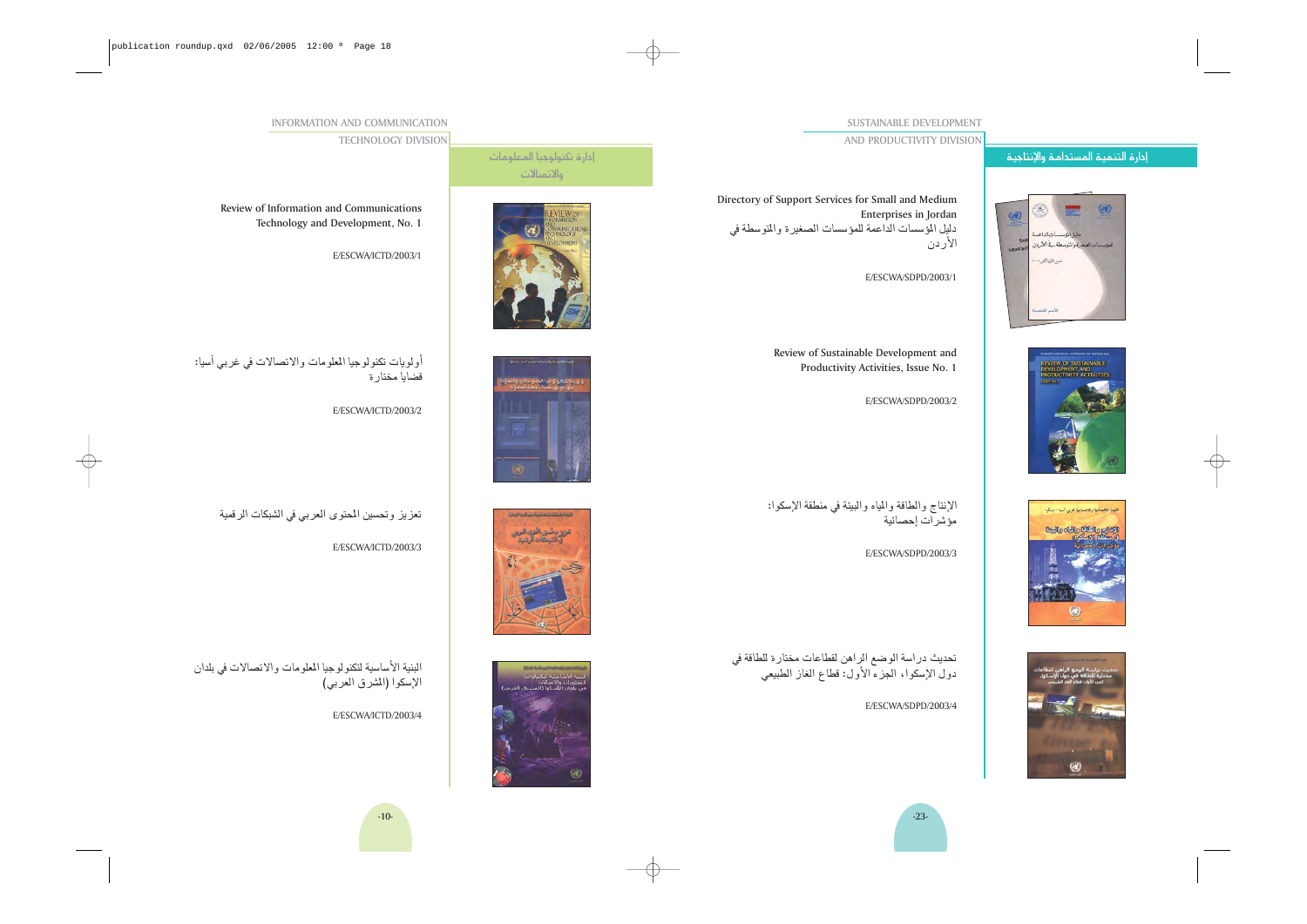$\oplus$ 

# SOCIAL DEVELOPMENT DIVISION INFORMATION AND COMMUNICATION **TECHNOLOGY DIVISION** إدارة التنمية الاجتماعية َ ''شر و ق'' البر نامج القو مي للتنمية الريفية المتكاملة في<br>جمهو رية مصر العربية ، إنجازات وتحديات Harmonization of ICT Standards Related to Arabic Language Use in Information Society Applications شر وق" E/ESCWA/SDD/2004/6 E/ESCWA/ICTD/2003/5 Social and Economic Situation of Palestinian

 $\circ$ 

بناء القدرات في تطبيقات مختارة لتكنولوجيا المعلومات<br>والاتصالات لدى الدول الأعضاء في الإسكوا، الجزء الأول،<br>الحكومة الإلكترونية والتجارة الإلكترونية

E/ESCWA/ICTD/2003/6

Women: 1990-2003 الأوضاع الاجتماعية والاقتصادية للمرأة الفلسطينية:<br>١٩٩٠–٢٠٠٣

E/ESCWA/WOM/2004/1

 $-22-$ 

بناء القدرات في تطبيقات مختارة لتكنولوجيا المعلومات .<br>والانصالات في دول منطقة الإسكوا، الجزء الثاني،<br>النعليم الإلكتروني

E/ESCWA/ICTD/2003/7

Trade and Transport Facilitation: E-Business and Information and Communications Technology Applications

E/ESCWA/ICTD/2003/8

# إدارة تكنولوجيا المعلومات والاتصالات









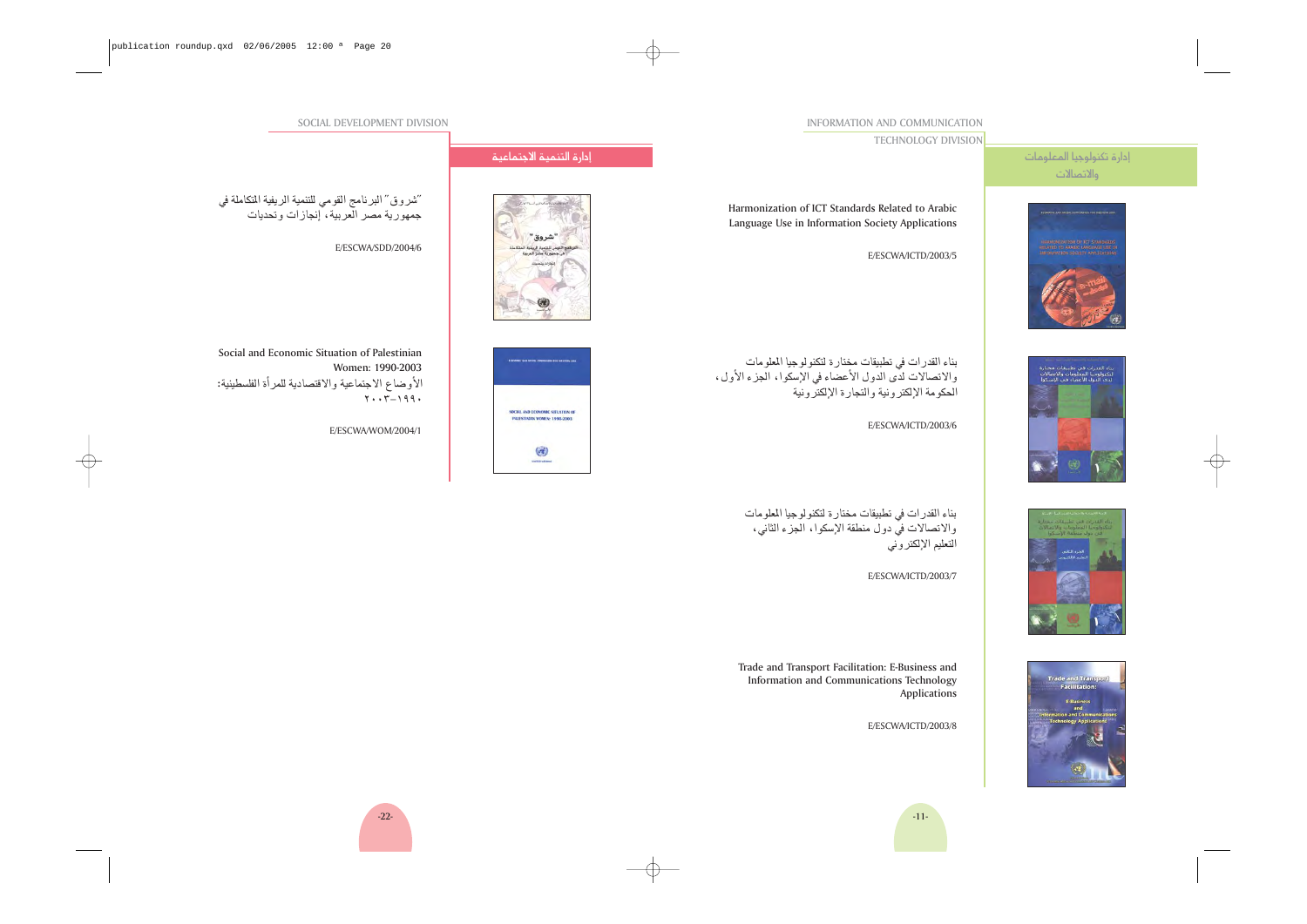#### SOCIAL DEVELOPMENT DIVISION

Women and Men in Egypt, A Statistical Portrait

E/ESCWA/SDD/2003/30

**Towards Integrated Social Development** Policies: A Conceptual Analysis, Social Policy Series, No. 8 نحو سياسات متكاملة للتنمية الاجتماعية: تحليل مفاهيمي، سلسلة دراسات السياسات الاجتماعية (٨)

E/ESCWA/SDD/2003/16

Where Do Arab Women Stand in the **Development Process?** 

موقع المرأة العربية في عملية التنمية ، تحليل إحصائي<br>على أساس النو ع الاجتماعي

E/ESCWA/SDD/2004/Booklet 1

Central Issues Related to Social Policies: Comparative Study and Guidelines for the Formulation of Social Policies in the ESCWA Region, Social Policy Series, No. 9

قضايا محورية متصلة بالسياسات الاجتماعية: دراسة مقارنة<br>ومبادئ توجيهية لصياغة السياسات الاجتماعية في منطقة<br>الإسكوا، سلسلة دراسات السياسات الاجتماعية (٩)

E/ESCWA/SDD/2004/2



# **INFORMATION AND COMMUNICATION**

**TECHNOLOGY DIVISION** 

Knowledge Management Methodology: An Empirical Approach in Core Sectors in ESCWA Member Countries

منهجية إدارة المعرفة: مقاربة تجريبية في قطاعات مركزية<br>في دول الإسكوا الأعضاء

E/ESCWA/ICTD/2003/9

Arab Content Initiative مبادرة المحتوى العربية

E/ESCWA/ICTD/2003/10

Regional Profile of the Information Society in Western Asia

 $\oplus$ 

E/ESCWA/ICTD/2003/11



نشرة تكنولوجيا المعلومات والاتصالات للتنمية في غربي







إدارة تكنولوجيا المعلومات والاتصالات

لمحبة إدارة المعرفة

Knowl

Meth





# إدارة التنمية الاجتماعية









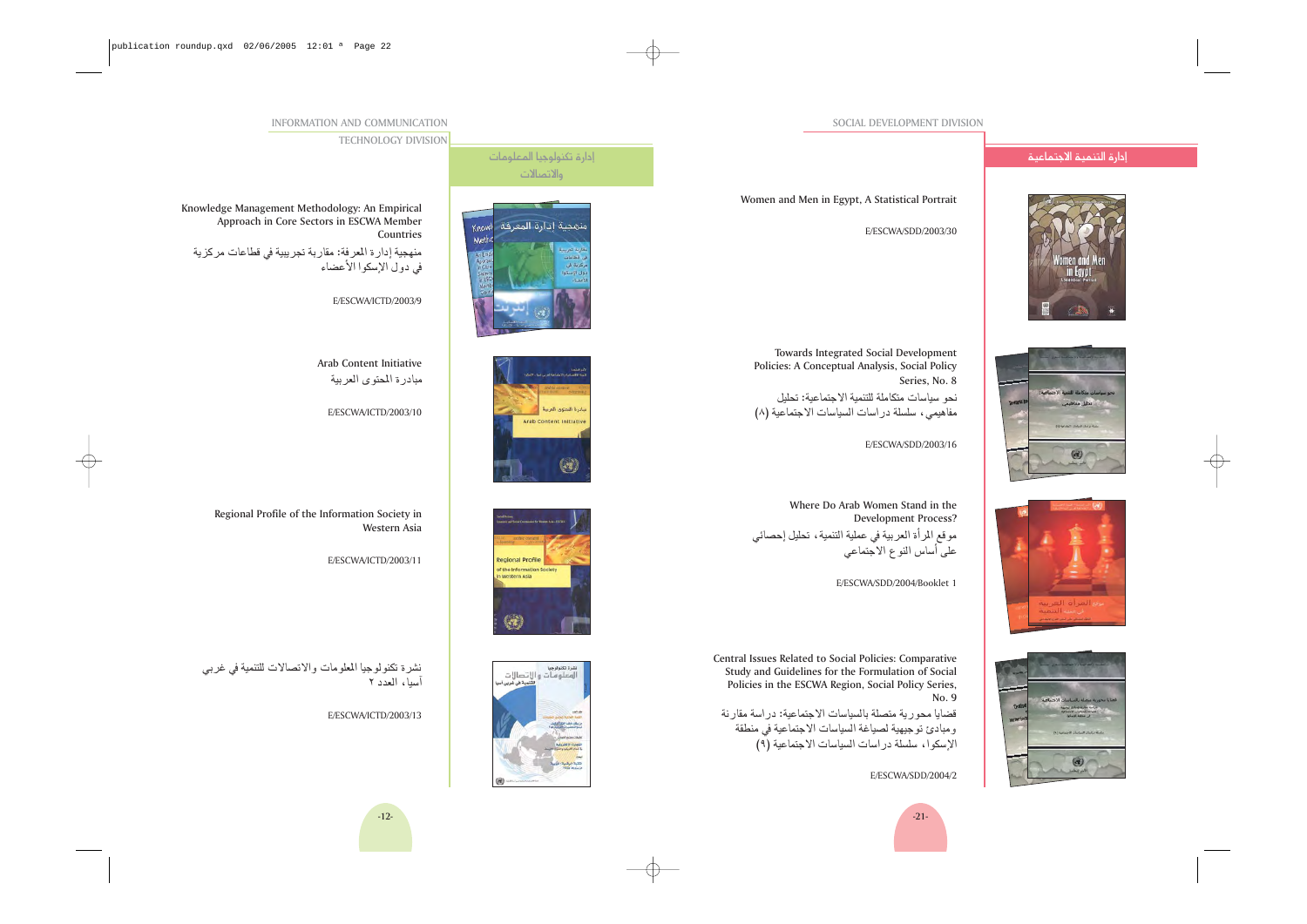#### INFORMATION AND COMMUNICATION

**TECHNOLOGY DIVISION** 

## Using Information and Communication Technologies to Create Employment and Alleviate Poverty

E/ESCWA/ICTD/2004/1

## SOCIAL DEVELOPMENT DIVISION

# إدارة التنمية الاجتماعية

.<br>تضمان وشبكات الأمان الاجغة







الضمان وشبكات الأمان الاجتماعي في إطار السياسات الاجتماعية

E/ESCWA/SDD/2003/26

السياسات الإسكانية والحيازة السكنية والعقارية في منطقة الإسكوا

 $\oplus$ 

E/ESCWA/SDD/2003/27

تقرير مركز المرأة العربية ٢٠٠٣

E/ESCWA/SDD/2003/28

Statistical Abstract of the ESCWA Region, Twenty-Third Issue المجموعة الإحصائية لمنطقة اللجنة الاقتصادية والاجتماعية .<br>لغربي أسيا، العدد الثالث والعشرون

E/ESCWA/SDD/2003/29



 $-13-$ 

# إدارة تكنولوجيا المعلومات والاتصالات



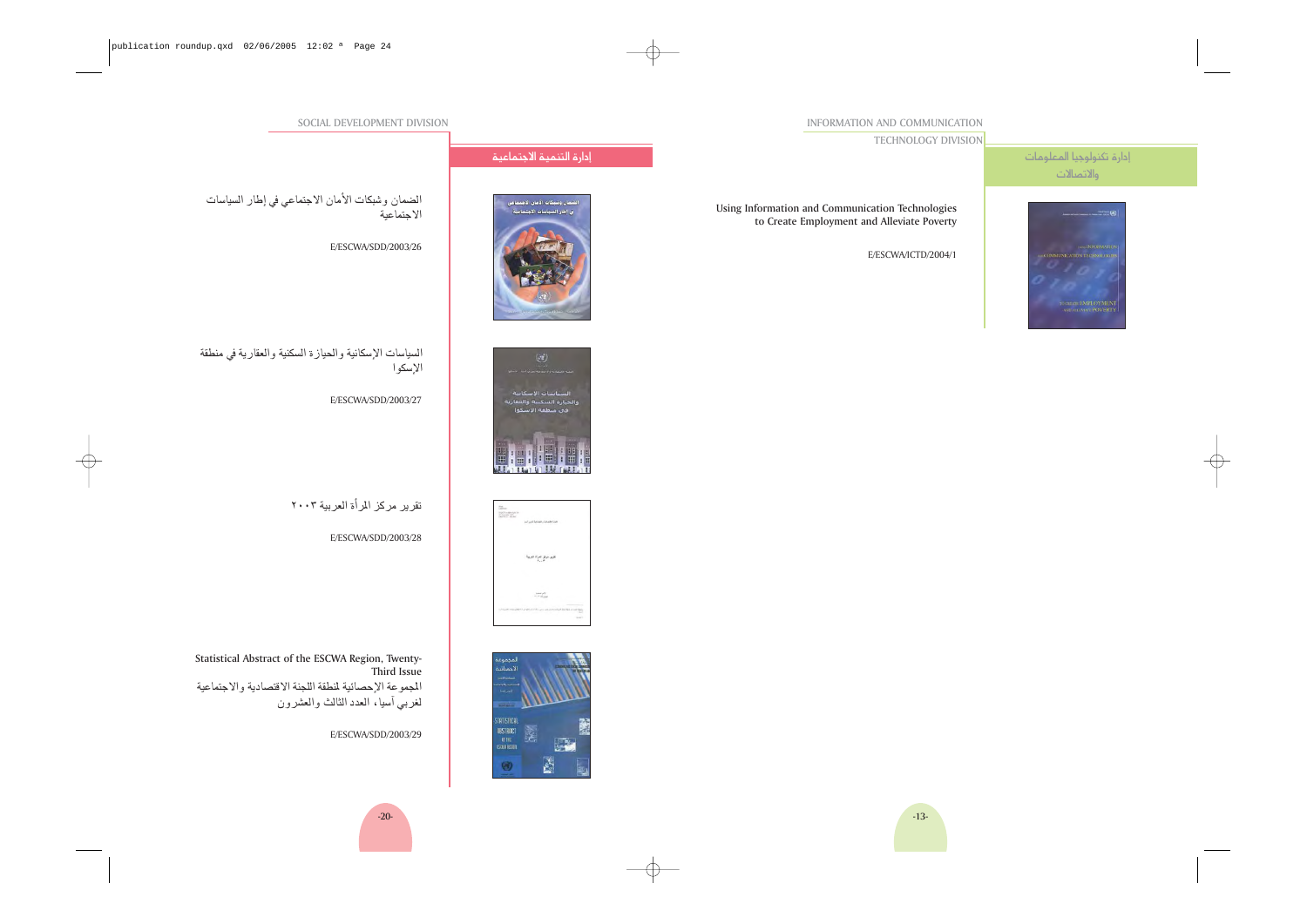| SOCIAL DEVELOPMENT DIVISION                                                                                                                      | إدارة التنمية الاجتماعية                                                                                                                                                                                                                        | SOCIAL DEVELOPMENT DIVISION                                                                                                                                                                                                               |
|--------------------------------------------------------------------------------------------------------------------------------------------------|-------------------------------------------------------------------------------------------------------------------------------------------------------------------------------------------------------------------------------------------------|-------------------------------------------------------------------------------------------------------------------------------------------------------------------------------------------------------------------------------------------|
| Social policies in Canada: A Model for Development<br>E/ESCWA/SD/2001/9                                                                          | VINCORET AND SENTAN COMPASSIONS FOR NEXTERS AND<br>SOCIAL POLICIES IN CANADA:<br><b>A MODEL FOR DEVELOPMENT</b><br><b>Than Small</b><br>$\circledast$<br><b>Called Nation</b>                                                                   | Compendium of Social Statistics and Indicators,<br>Toward Achieving the Millenium Development Goals,<br>Sixth Issue<br>مجموعة الإحصاءات والمؤشرات الاجتماعية، نحو تحقيق<br>الأهداف الإنمائية للألفية، العدد السادس<br>E/ESCWA/SDD/2003/22 |
| Social Policies in Norway: Processes, Structures and<br><b>Implementation Mechanisms</b><br>E/ESCWA/SD/2001/10                                   | ART AND SOCIAL COMMISSION FOR NEXTERN ST<br>SOCIAL POLICIES IN NORWAY:<br>ROCESSES, SRUCTURES<br>AND IMPLEMENTATION MECHANISMS<br><b>For Lebrary</b><br>Topon Ball<br>And Ballyston<br><b>Said Fiday Services</b><br>3<br><b>England Nation</b> | Bulletin on Vital Statistics in the ESCWA Region,<br>Sixth Issue<br>نشرة الإحصاءات الحيوية في منطقة اللجنة الاقتصادية<br>والاجتماعية لغربي أسياء العدد السادس<br>E/ESCWA/SDD/2003/23                                                      |
| Modeles de Politiques Sociales: Les Enseignements de<br>L'Experience Tunisienne, No. 2<br>نماذج السياسات الاجتماعية: التجربة التونسية ودلالاتها، | state for all calculated with                                                                                                                                                                                                                   | الاستجابة للعولمة: الاتجاهات، التحديات والسياسات الخاصة<br>بانتقالات العمالة و ديناميكيات السكان                                                                                                                                          |

E/ESCWA/SDD/2003/24

الفقر وطرق قياسه في منطقة الإسكوا

E/ESCWA/SDD/2003/25





سلسلة دراسات السياسات الاجتماعية (٢)

E/ESCWA/SD/2002/5

Training Manual on VisioBraille for Blind Persons

E/ESCWA/SD/2002/8

 $-14-$ 

# إدارة التنمية الاجتماعية









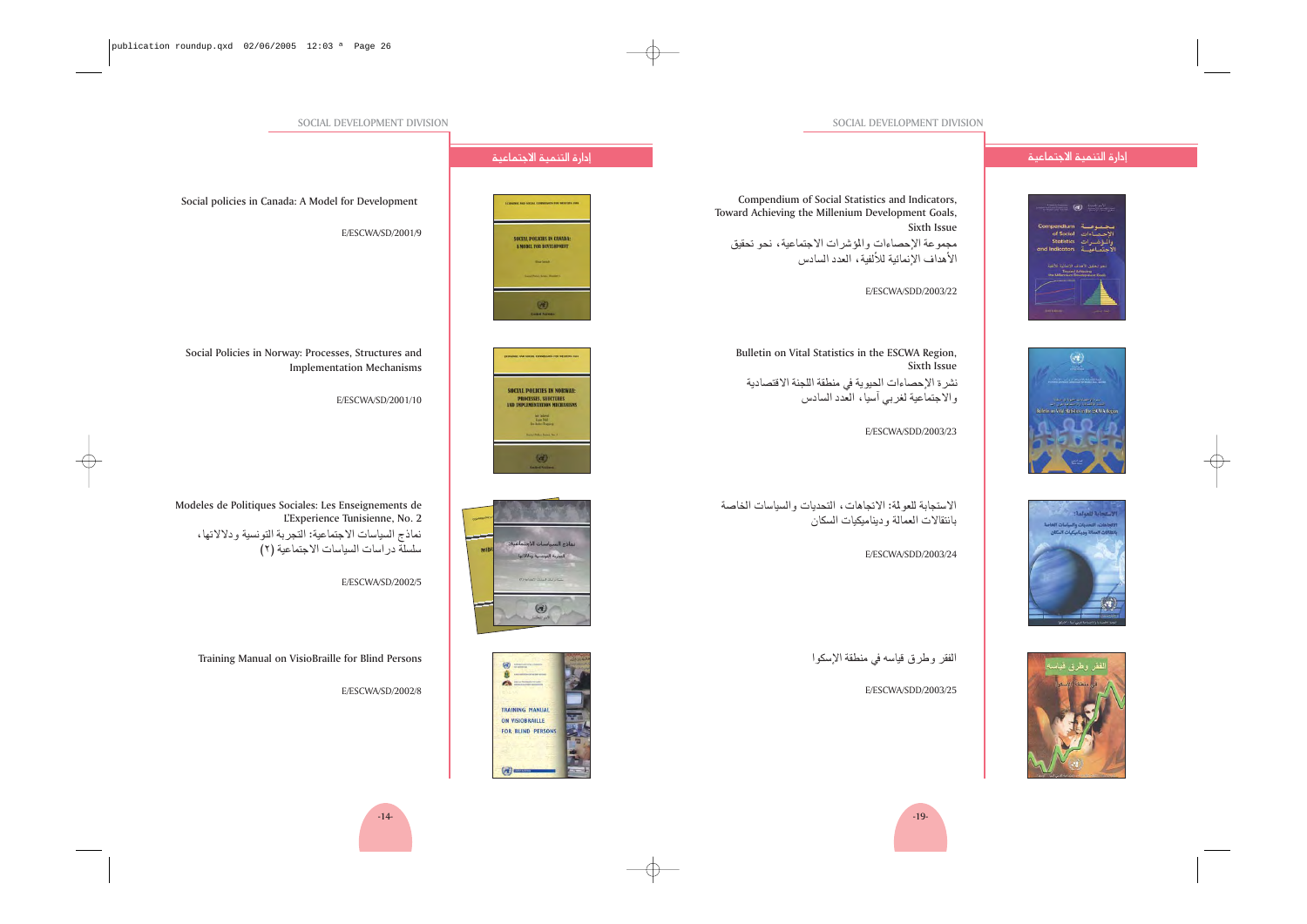### SOCIAL DEVELOPMENT DIVISION

وإدارة التنمية الاجتماعية

Social Policies in Malaysia, Social Policy Series, No. 4

E/ESCWA/SDD/2003/1



السياسات الإسكانية والتحضر:<br>ملامح قطرية، مملكة البحرين

E/ESCWA/SDD/2003/3

السياسات الإسكانية والتحضر:<br>ملامح قطرية، الملكة الأردنية الهاشمية

E/ESCWA/SDD/2003/4

Responding to Globalization: Skill Formation and Unemployment Reduction Policies الاستجابة للعولمة: سياسات تكوين المهارات وتقليص البطالة

E/ESCWA/SDD/2003/5



النوع الاجتماعي والمواطنة ودور المنظمات غير الحكومية في<br>دول خليجية مختارة، دراسة حالة البحرين مع إشارة إلى<br>حالة الكويت والملكة العربية السعودية، سلسلة دراسات عن<br>المرأة العربية في التنمية (٣٣)

⊕

السياسات الإسكانية والتحضر: ملامح قطرية – دولة الكويت

E/ESCWA/SDD/2003/19

SOCIAL DEVELOPMENT DIVISION

E/ESCWA/SDD/2003/18

دور المرأة في الزراعة والتصنيع الغذائي، الجمهورية<br>العربية السورية

E/ESCWA/SDD/2003/20



E/ESCWA/SDD/2003/21

 $-18-$ 



# .<br>وادارة التنمية الاجتماعية